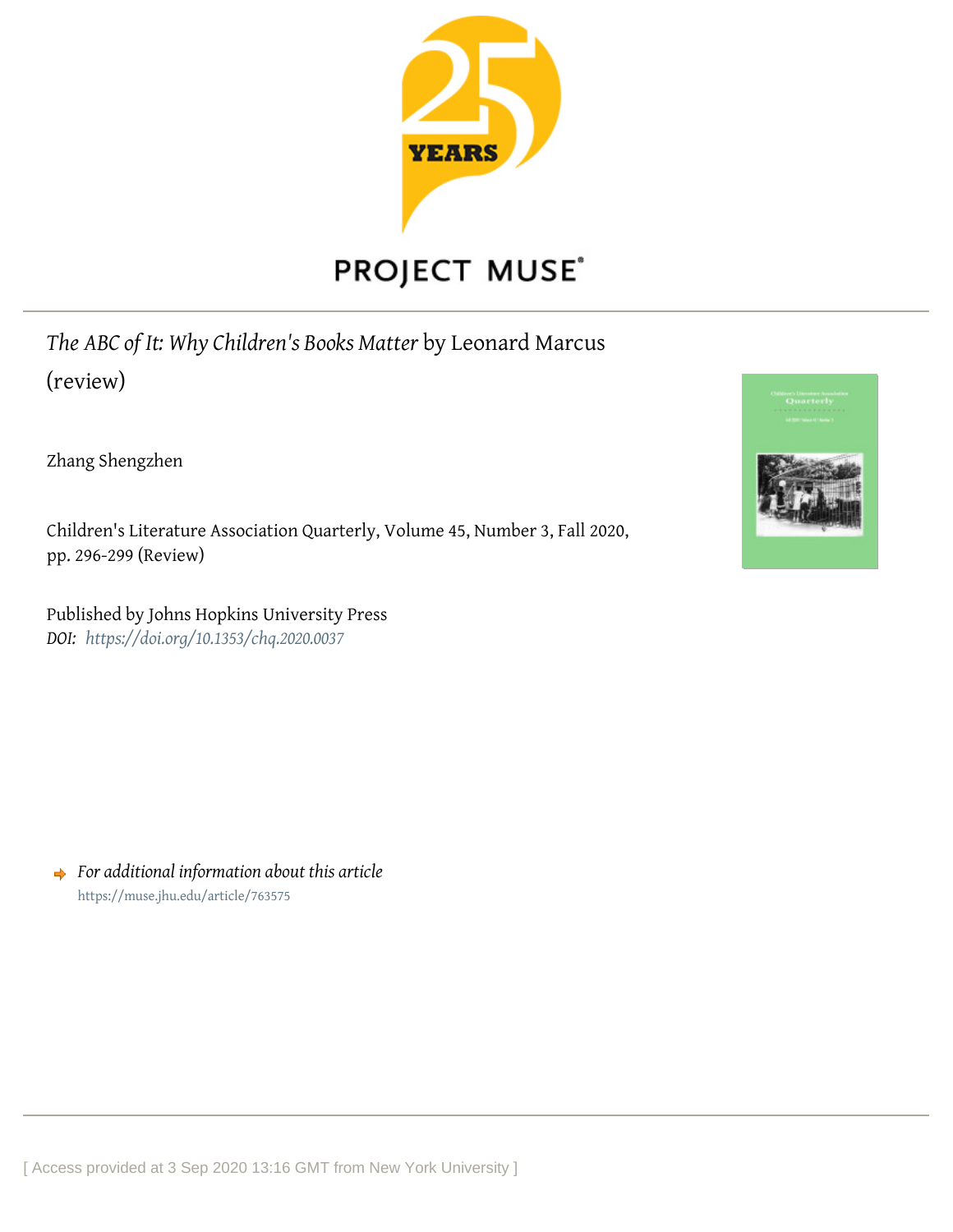broad criticisms of the millennial generation and considers how members of that group have been impacted by political turmoil, standardized testing, and the prominence of social media. Considering these aspects, she argues that online fan culture has served as gateways for the Harry Potter generation to subversively educate themselves, create new content, and find new passions.

In the chapter "Harry Potter and the Male Student Athlete," Morris notes that because athletes are often competitive, some "hate giving a poor performance of their abilities," which they sometimes must do when it comes to reading (162). She suggests guiding them to "learn to appreciate reading through the context of play" (163). Much of the argument focuses upon the "culture of violence" that the Hogwarts students face in *Order of the Phoenix* and that athletes face in contact sports.

Valeo's and Hammond and Pershing's chapters focus on using the series within college classrooms. In "Lumens and Literature," Valeo discusses using the series in an eight-week, 300-level, elective English course to encourage critical reading. She notes she did not allow spoilers in the discussion. This is a goal I have found impossible to meet during my own teaching of the series. Valeo also provides scholarly recommendations to share with undergraduate students. In "Harry Potter Changed My Life," Hammond focuses more on cultural studies and mythology in her approach to the course. Her co-author and one of her former students who served as a prefect when teaching the course, Pershing introduces the perspectives of other students enrolled in the course and in the study abroad component to visit famed Harry Potter sites.

This collection does an excellent job of making connections among its different essays and providing a basis for further conversation on the personal impact the series has had upon generations of readers and upon the larger culture.

*Michele D. Castleman is an Associate Professor of Education at Heidelberg University in Ohio, where she teaches courses on English methods, the teaching of writing, and young adult and children's literature. She teaches a Harry Potter honors course through the frame of adaptation and media. She also writes young adult novels and is represented by Kristy Hunter at The Knight Agency.*

*The ABC of It: Why Children's Books Matter*. By Leonard Marcus. University of Minnesota Press, 2019.

## Reviewed by Zhang Shengzhen

A favorite childhood book can leave a lasting impression, but as adults we tend to shelve such memories. For fourteen months beginning in June 2013, more than half a million visitors to the New York Public Library viewed an exhibition about the role that children's books play in world culture and in our lives. After the exhibition closed, attendees clamored for a catalog of *The ABC of It* as well as for exhibition curator and children's literature historian Leonard Marcus's insightful, wry commentary about the objects on display. Now with this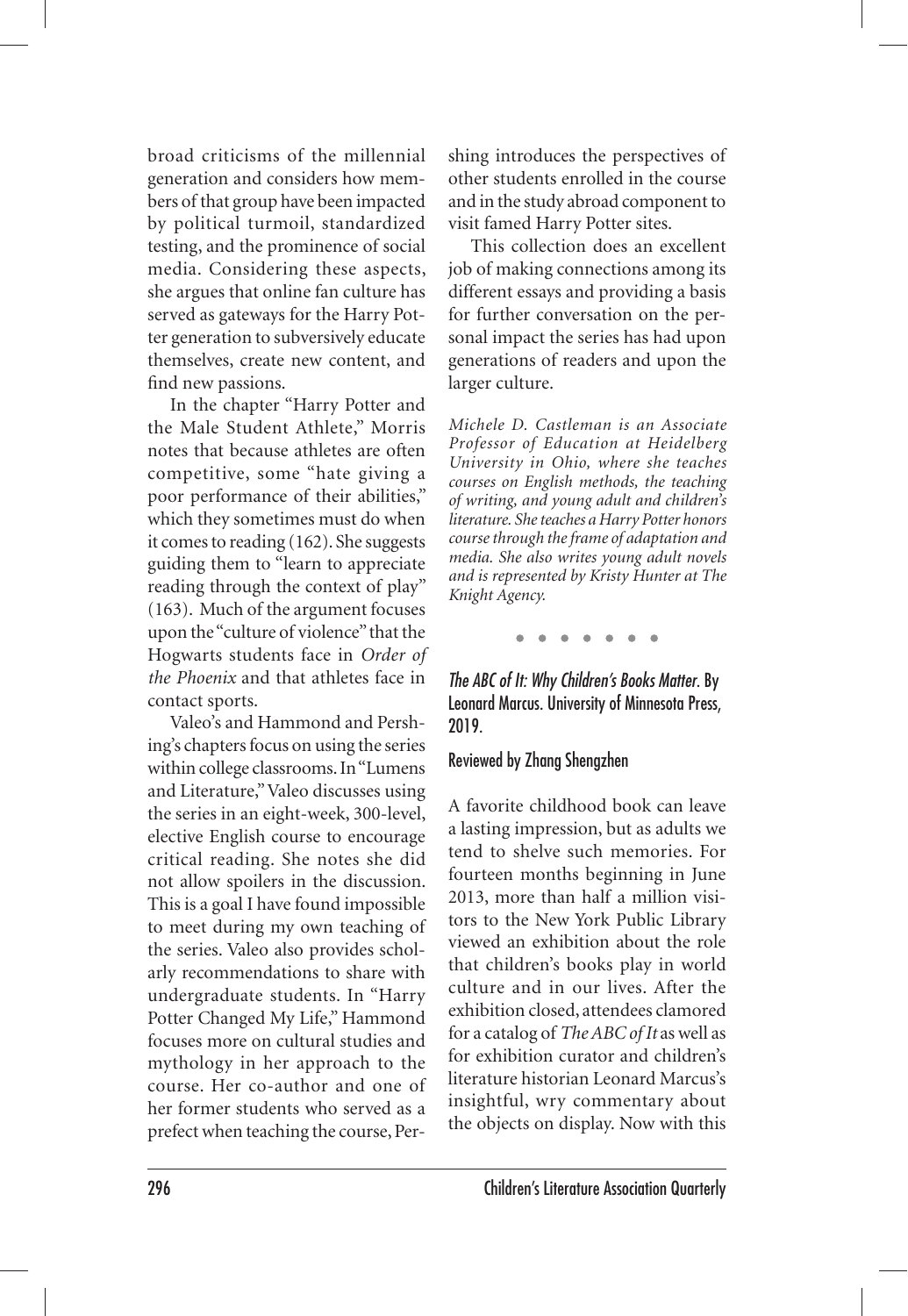book, a collaboration between the University of Minnesota's Kerlan Collection and Marcus, the wide-ranging research and underlying vision of that exhibit can be experienced anywhere.

With Marcus's rigorous intellectual framework and insightful descriptions, this book explores the impact of children's literature on society over time and across cultures. More than 400 full-color images of original artwork and archival materials illustrate the text, which is divided into four parts: "Visions of Childhood," "Off the Shelf: Giving and Getting Books," "The Art of the Picture Book," and "Coda: From the Kerlan."

"Visions of Childhood" considers childhood as a cultural construct that has prompted the creation of not just one children's literature tradition, but many. Marcus argues that "behind every children's book is a vision of childhood: a shared understanding of what growing up is all about" (5). Concepts of childhood vary in fundamental ways from culture to culture and over time. The *New-England Primer*, first published in Boston around 1690, addressed the spiritual education of the children of the North American colonists who believed in original sin. The notion of the "Rational Child" developed by John Locke was a repudiation of the Puritans' vision. In the writings and artwork, spanning two centuries, of William Blake, Hans Christian Andersen, E. B. White, and Maurice Sendak, the child is a Romantic hero who perceives and at times also reveals the truth of life. The rise of developmental psychology inspired the vision of the "Progressive Child." Margaret

Wise Brown's *Goodnight Moon* and Crockett Johnson's *Harold and the Purple Crayon* put into practice this new psychological understanding of how children experience the world. A discussion of the "Citizen Child" considers the role of children's books as propaganda, nation-building tools, and ultimately as building blocks of cultural identity.

Part 2, "Off the Shelf: Giving and Getting Books," focuses on the kinds of books that children have traditionally gained access to via their adult gatekeepers, and certain kinds of reading material children have found on their own. During the nineteenth century, with the emergence in the West of a prosperous middle class, a vibrant market developed for holiday gift books characterized by literary merit and visual splendor. Children's free access to public libraries, which became near-universal in the US after 1900, opened a new chapter in the democratization of reading and literacy; pioneered in America, children's library service has been emulated internationally. Yet some of the most beloved children's books were not those that the librarians and other adult authorities championed. To the amazement—and horror—of the experts, it was Edward Stratemeyer, the turn-of-the-last-century American author and entrepreneur whose army of ghostwriters produced vast quantities of formulaic series fiction, who captured the hearts of America's young readers. In the 1930s, comic books proved to be equally popular and controversial: loved by children but regarded as crude and possibly dangerous by the adults. Considering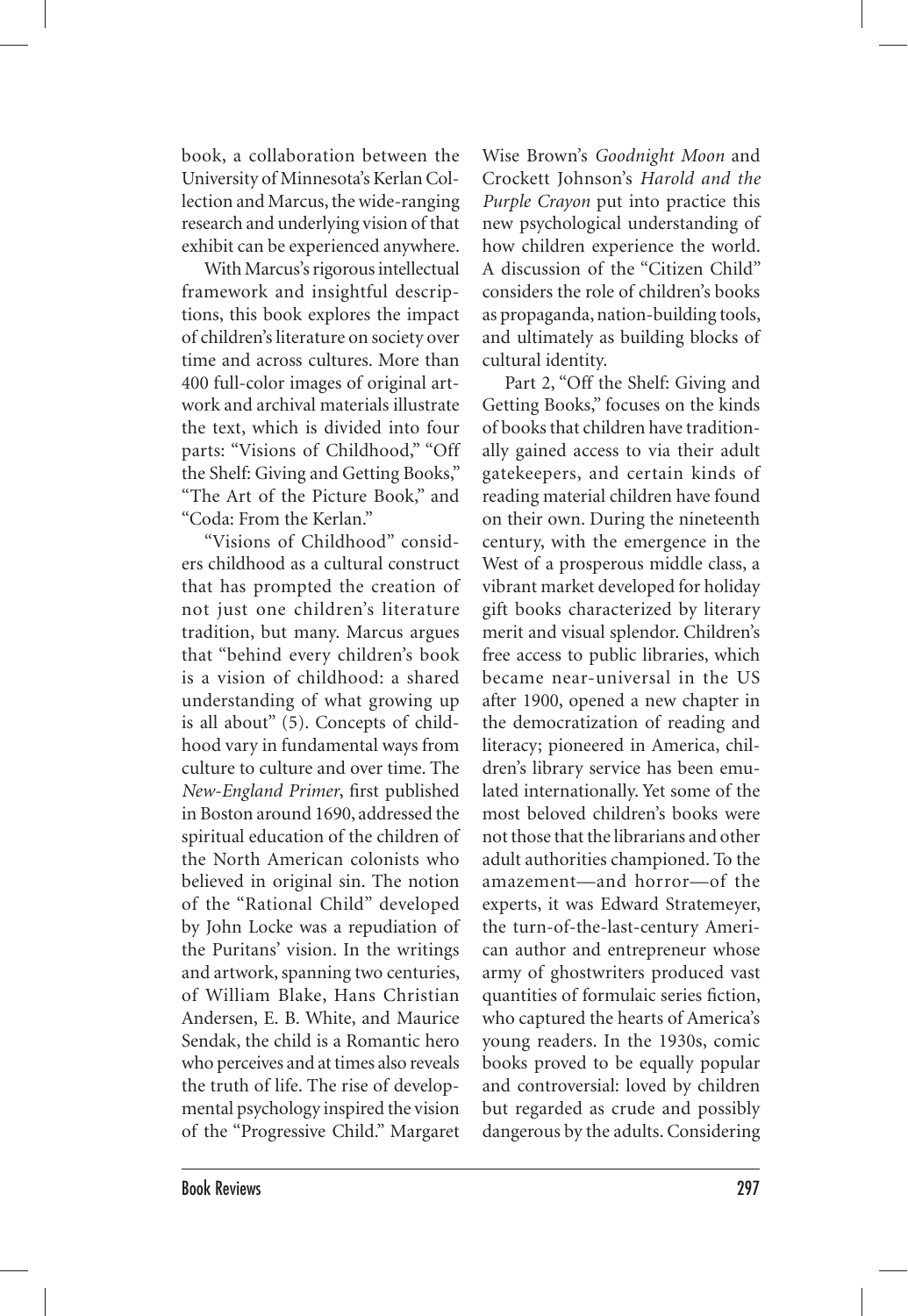the extreme contrasts in the types of reading matter that adults and children have sometimes favored, it is not surprising that censorship, a topic that Marcus discusses in depth, became a persistent factor as American children's literature evolved and flourished.

"The Art of the Picture Book" features a selection of memorable illustrations and argues convincingly that underlying the seeming simplicity of picture books is a high degree of artistry. Marcus identifies Randolph Caldecott as the pivotal figure in the artform's invention, and makes a strong (and wholly original) case for seeing the picture book as a kind of proto-motion picture whose development coincided with the stop-action photographic experiments of Eadweard Muybridge and the advent of early moving-picture devices. Wanda Gág's *Millions of Cats* is highlighted as the picture book that marked a turning point in America's quest for cultural independence from Britain. Also explored is the impact of illustrated books on film and other pop cultural forms and media. Among the books referenced with regard to this theme are the *Alice*s, *The Wonderful Wizard of Oz*, *The Story of Ferdinand*, and *Harry Potter*. The explosion of interest in graphic novels is seen in the context not only of comics and picture book history but also of the artist's book and the global shift toward a more visual culture.

In the final section or "Coda," Lisa Von Drasek, the curator of the Kerlan Collection, offers an overview of the University of Minnesota Libraries' special collections, where "the majority of the materials . . . are generously donated by the writers and artists for research and education" (211). Von Drasek shares Marcus's view that "children's literature is an art form that educates, entertains, challenges, and inspires" (211).

Also worth mentioning is the unique role played by the New York Public Library in the making of this book. "The ABC of It," which proved to be the most popular exhibition in the library's history, represented a continuation of that library's historic leadership role in the development of children's literature in the United States. "With missionary fervor for battling commercialism and enriching young lives, the NYPL's children's librarian Anne Carroll Moore issued annual Best Books lists, published her fiery opinions in the *New York Herald-Tribune*, cofounded Children's Book Week, and helped launch the Newbery and Caldecott Medals" (104). Moreover, Marcus views New York itself as a "storied city" that has long been a rich source of inspiration for authors and illustrators including Frances Hodgson Burnett, Ludwig Bemelmans, Langston Hughes, Robert McCloskey, Roald Dahl, Maurice Sendak, and Judy Blume, among many others (200).

In conclusion, Marcus has made an important contribution by documenting the relationship between changing ideas about childhood and the history and modern development of literature for young readers. He has demonstrated the power of illustration art to make reading a more immediate and meaningful experience. Marcus's own profound vision of the